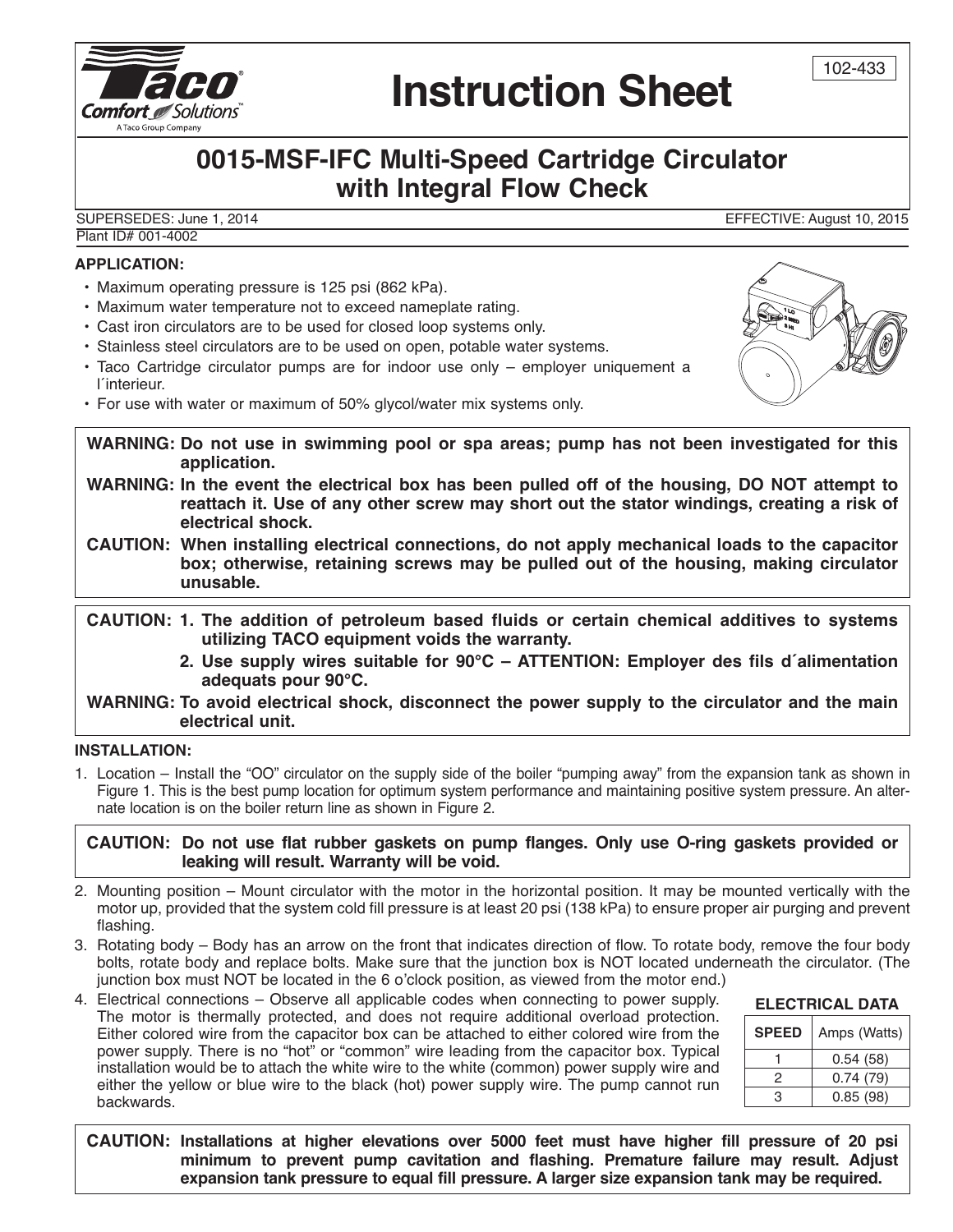#### **CAUTION: Never run circulator dry or permanent damage may result.**

- 5. Fill system with tap water or maximum 50% glycol/water mix The system must be filled before operating the circulator. The bearings are water lubricated and should not be allowed to operate dry. Filling the system will result in immediate lubrication of the bearings. It is always good practice to flush a new system of foreign matter before starting the circulator.
- 6. Circulator operation Operate the circulator for 5 minutes at full speed immediately after flushing the system to purge remaining air from the bearing chamber. This is especially important when installing the circulator during the off-season.
- 7. Turn speed dial on circulator to the desired speed and performance range. See Figure 3.

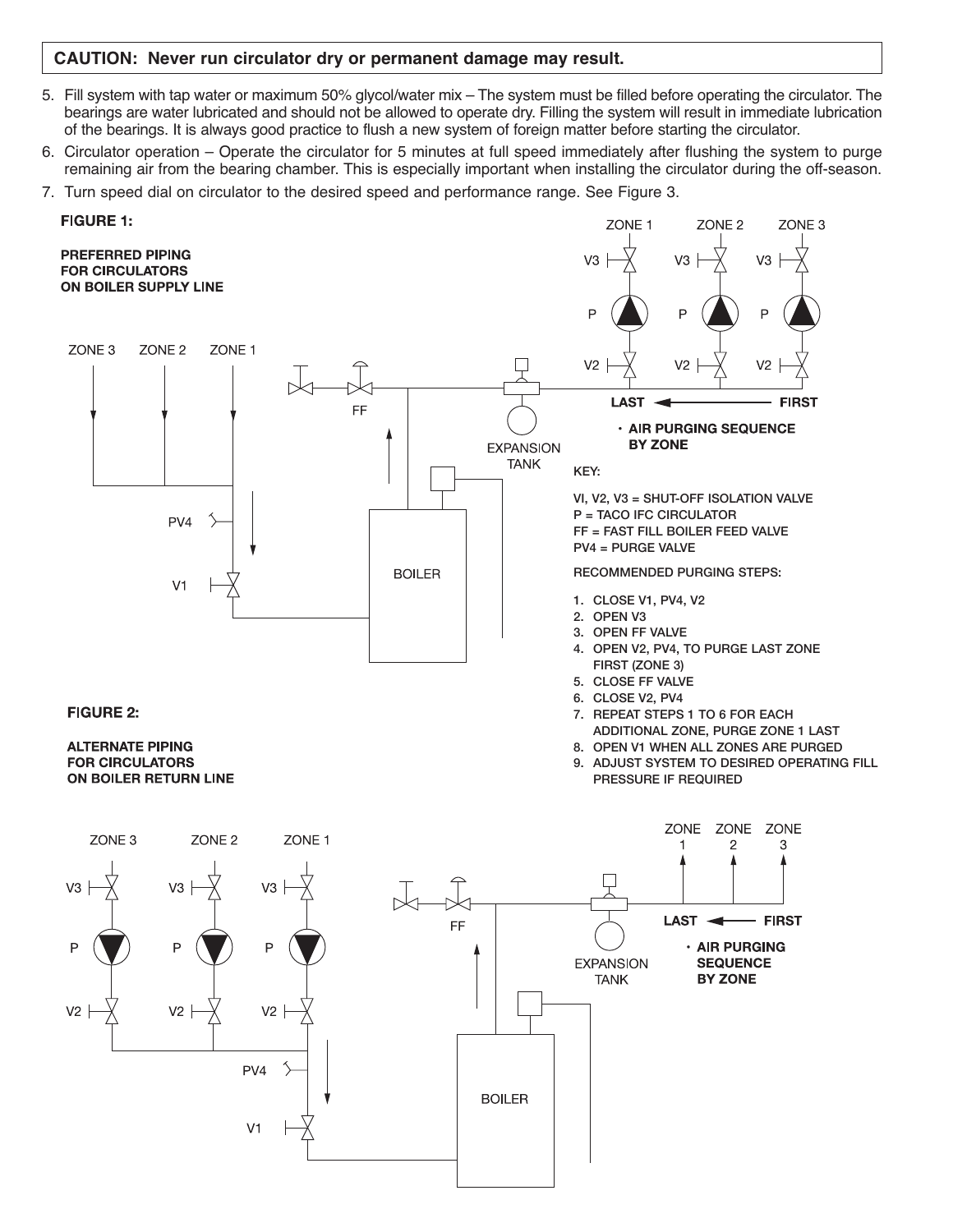

**Figure 3:** Multi-Speed Control Dial

#### **PUMP REPLACEMENT CROSS REFERENCE**

| <b>3-Speed Models</b> |                  |                   |           |                |  |
|-----------------------|------------------|-------------------|-----------|----------------|--|
| <b>TACO</b>           | <b>Armstrong</b> | <b>Grundfos</b>   | Wilo      | <b>B&amp;G</b> |  |
| 0015-MSF-IFC *        | Astro-230-3      | <b>UPS15-58FC</b> | Star-S16F | <b>NRF-25</b>  |  |
|                       | Astro-250-3      |                   | Star-S21F |                |  |

\* Replaces Taco 00R-MSF-IFC 3-speed.



#### **PROPER REMOVAL/REPLACEMENT OF THE INTEGRAL FLOW CHECK (IFC)**

Your "00" circulator with an Integral Flow Check (IFC) is designed for easy removal, service and replacement. Please follow these instructions to ensure proper service and operation of the circulator.

#### **REMOVAL:**

- 1. Disconnect power to circulator and related equipment.
- 2. Shut off water supply. Isolate circulator using service valves or drain system if valves are not available.
- 3. Allow system to cool to prevent scalding. Loosen flange bolts slowly to relieve system pressure and remove circulator from the system. Access the IFC located in the discharge flange (Figure 4).
- 4. Using needle nose pliers, carefully grip the IFC body and remove slowly.

**Figure 4:** View of IFC in discharge flange of "00" pump casing.